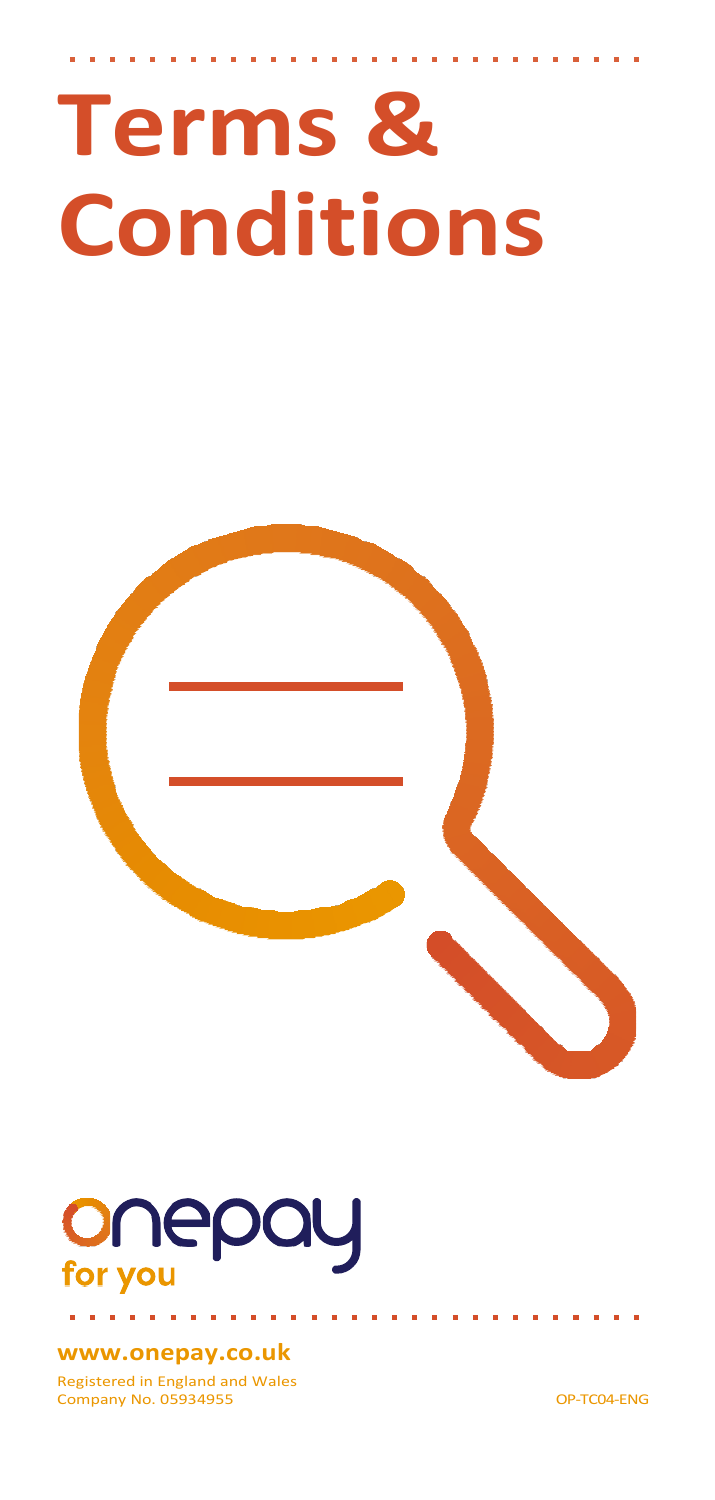**This Agreement applies to your Card and you must read it carefully. By applying for the Card, we will consider this to mean that you have accepted the terms and conditions of this Agreement and you agree to comply with these. Your rights and obligations in relation to your Card are as set out in this Agreement. You can view or download a copy of this Agreement at any time via the Website.**

**"Account"** means the account to which your Card is linked.

**"Activation"** means the process whereby the Card is activated by the Cardholder. **ement"** means these terms and conditions.

**"Available Funds"** means the value at any given time of unspent funds loaded onto your Card and available to pay for Transactions and fees and charges payable under this Agreement.

**usiness Day"** means a day other than a Saturday, or Sunday on which banks are open for general business in England. ard" means the One Pay Visa prepaid card issued to you, for the purpose of effecting Transactions on the Account in accordance with the terms of the Agreement. This definition incorporates all physical and technical elements of the Card, including, without limitation, the chip, whichisthe embedded circuit on the Card, and all data on the Card, including the Card number. The terms also includes a 'Digital Card', being the Card or any virtual or digital representations of your Card registered in a Digital Wallet. **"Cardholder"** means you.

**"CDD"** means the customer due diligence measures required to be undertaken to identify and verify your identity in accordance with applicable law and regulation (including without limitation anti-money laundering).

**ner Services"** means Telephone: 0113 320 1900, or Email: theteam@ onepay.co.uk, or Postal address: OnePay, Modus UK Ltd, Mayfield House, Lower Railway Road, Ilkley. LS29 8FL.<br>"Denominated Currency" means

**inated Currency** Pounds Sterling.

**"Force Majeure Event"** means any cause affecting, preventing or hindering the performance by a party of its obligations under this Agreement arising from acts, events, omissions or non-events beyond itsreasonable control, including, without limitation, acts of God, riots, war, acts of terrorism, fire, flood, storm or earthquake and any disaster.

**"Limitation Period"** means the period of 6 years following termination of this Agreement.

#### **Lost or Stolen Card Contact Number** means 0113 320 1900.

**"Merchant"** means a provider of goods and/or services who accepts the Card as a means of payment whether at a distance (e.g. by telephone and/ or on-line) or over the counter (as applicable).

**line Portal"** means the web application available at https://onepay. co.uk, from which your Account can be managed. You can access it by logging in by using your Security Details.

**"Programme Manager"** means Modus UK Ltd, a company registered in England andWales(company registration number 05934955), with its registered office at Mayfield House, Lower Railway Road, Ilkley, England, LS29 8FL, who are our third party service provider who administers and provides certain Card services on our behalf.

sonal Data" means any information relating to an identified or identifiable natural person ('data subject'); an identifiable natural person is one who can be identified, directly or indirectly, in particular by reference to an identifier such as a name, an identification number, location data, an online identifier or to one or more factors specific to the physical, physiological, genetic, mental, economic, cultural or social identity of that natural person.

#### **"PSI-Pay Limited" means PSI-Pay**

**Limited** a company registered in England and Wales (company registration number 05899168), with its registered office at Afon Building, Worthing Road, Horsham, West Sussex, RH12 1TL . We are authorised and regulated by the Financial Conduct Authority (FCA) under the Electronic Money Regulations 2011 (FCA register number 900011) for the issuing of electronic money. **"Safeguard System"**  means a system to aid the secure use of your Card over the internet.

**"Security Details"** means any details or security procedures we tell you about which you must follow or use to give an instruction, confirm your identity or access a device (for example, a passcode, password, PIN, or biometric data such as a fingerprint).

**"Third Party Provider"** means a third party payment service provider which, with your permission, is authorised by law or regulation to access the Account information.

**action"** means a transaction in which a Card is used by you, in any manner, to credit and/or debit money to or from the Account.

**or "our"** means PSI-Pay Limited.

**"Website"** means[: www.onepay.co.uk.](http://www.onepay.co.uk/) **"you" and "your"** means the named Cardholder to whom the Card is issued.

**OnePay** Mayfield House, Lower Railway Road, Ilkley, LS29 8FL

. . . . .

**Telephone** 0113 320 1900 **Email** [theteam@onepay.co.uk](mailto:theteam@onepay.co.uk)

10,000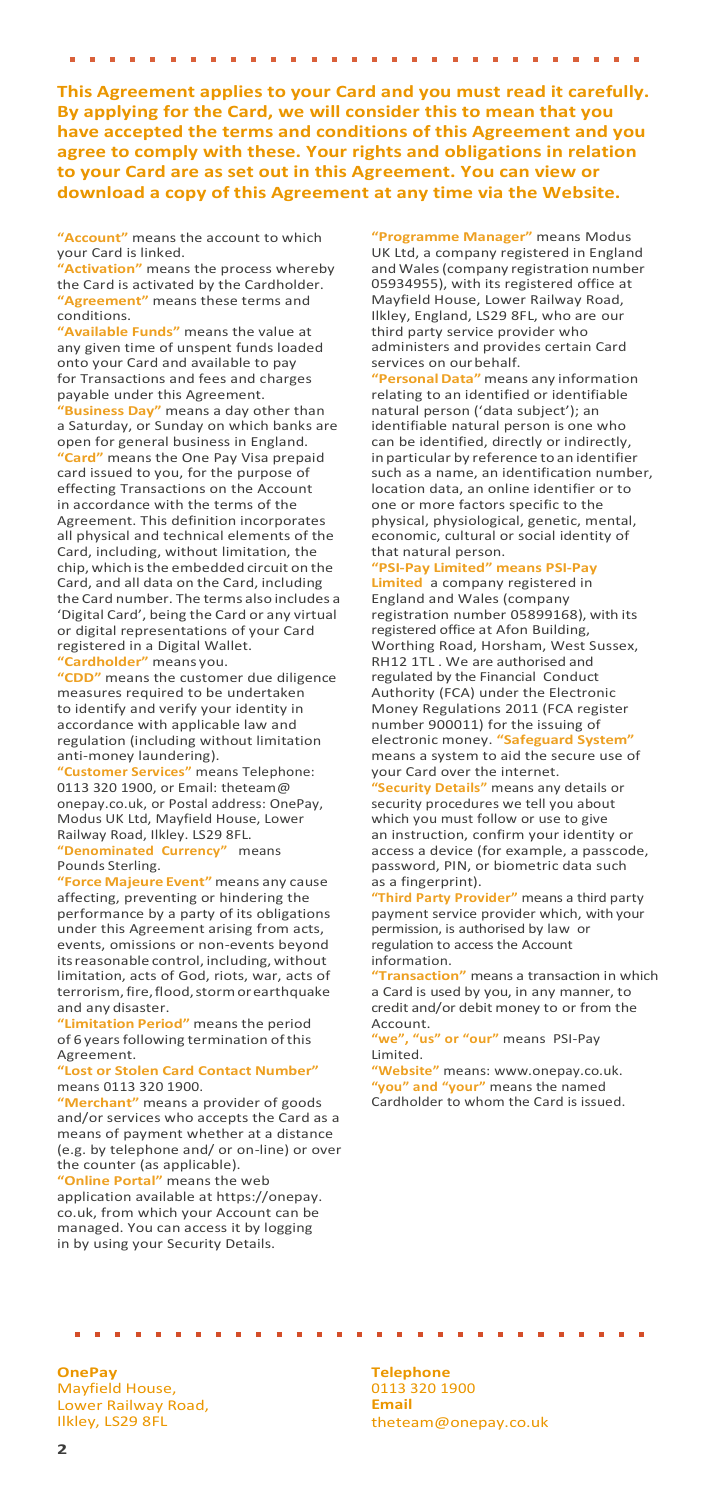## **1. YOUR CARD**

- We issue your Card to you so you can use it for Transactions. Dependent on the fee schedule you choose at the time of your application for the Card a fee might be payable on a weekly or monthly basis(asset outin Section 13 on Fees andLimits).
- b) Your Card is not a credit card, and is not in any way connected to your personal bank account. Funds loaded onto your Card will not earn any interest.
- c) Your Card is not transferrable, it may only be used by you.
- d) Your Card is issued to you by us pursuant to license by Visa Europe Ltd.
- e) Your Card remains our property and belongs to us.

#### **2. APPLYINGFORANDACTIVATING YOUR CARD**

- a) To apply for a Card, you must be at least 16 years old and legally entitled to work in the UK.
- b) We will conduct applicable CDD to identify you. We will keep records of any CDD information and documents you provide to us in accordance with the Privacy Notice referred to in Section 15.
- c) As soon as you receive your Card you must sign the signature strip on the reverse and contact us to activate it by:
	- i. calling our automated telephone service on 0113 320 1900 and follow the prompts;or
	- ii. go to the Website and click 'log in' at the top of the page.
- d) Your Card cannot be used untilsigned and activated.
- e) We supply a personal identification number**("PIN")**which isparticularto your Card.

#### **3. LOADING YOURCARD**

- a) When the Account is loaded we will credit the funds to your Available Funds assoon as we receive them.
- b) Until you have passed CDD, funds may only be loaded onto the Account by an employer or employment agency that has been verified by us.;
- c) After you have passed CDD, the Account details may be passed on to new employers enabling you to continue to be paid onto the Account if you change jobs.
- d) After you have passed CDD, funds may be loaded by electronic transfer from bank accounts held in the United Kingdom.
- e) If a party that has not been verified by us loads funds onto the Account before you have passed CDD, we may require you personally to provide such evidence of identity, residence and such other information as we may consider appropriate based on your circumstances and/or to comply with any applicable laws. We reserve the right to suspend your Account until you have provided us with the requested information. We may, without stating reasons and with no right to compensation to you, refuse to activate your Card and to open an Account. You will be notified of this refusal by e-mail.
- f) Limits may apply to the number of timesthe Account may be loaded in any week and certain minimum and maximum load limits may apply, as set out in the Fees and Limits Section 13 below.
- g) A load fee may apply for certain load methods (please see the Fees and Limits Section 13below).

## **4. USING YOURCARD**

- You may use your Card worldwide at any Merchant that displays the Visa acceptance mark, excluding limited acceptance Merchants in EU/EEAthat do not accept prepaid products. We cannot guarantee that a Merchant will accept your Card.
- b) You may use your Card to set up a recurring payment.
- c) You will not be able to use your Card after this Agreement has ended, your Card has expired, has been cancelled or while suspended, or if your Card has been reported lost, copied, stolen, or its safety has been compromised.
- d) From time to time, your ability to use your Card may be interrupted, e.g. when we carry out maintenance, we need to address a technical issue, or if a Force Majeure Event occurs. Ifthis happens, you may be unable to:<br>i load the Account:
	- i. load the Account;
	- ii. useyour Card for Transactions or obtain cash from ATMs (if applicable); and/or
	- iii. obtain information about Available Funds and/or about your recent Transactions.
- e) Certain spending/withdrawal limits apply to your Card (and are set out in the Fees and Limits Section 13).
- f) If you use your Card to make a Transaction in a currency other than Denominated Currency, the Transaction to the Denominated Currency on the day it is processed by our Card scheme provider, Visa, at their rate of exchange, may vary daily. More details about the exchange rate that Visa will apply can be found at: https:[//www.visaeurope.com/making](http://www.visaeurope.com/making-)payments/exchange-rates.
- g) Where paying in a currency other than the Denominated Currency, a foreign currency fee will be charged (set outin the Fees and Limits Section 13).
- h) You acknowledge that balances and Available Funds shown in your Online Portal are only approximate real time balances rather than the settled balances in the Account. A real time balance may not take into account pending Transactions.Wewillprovide you with information on any pending Transactions as soon as we have the information. We will also deduct any applicable fees as soon as they become payable by you (see the Fees and Limits Section 13).
- i) You willreceive either an SMS message or an email each month advising that your statement of account is available in your onlineportal.
- j) We may at any time suspend or restrict your Card for the following reasons:
	- i. if we are concerned about the security of the Account, Online Portal or your Card; and
	- ii. if we reasonably suspect the Account, Online Portal or your Card is being used in an unauthorised, fraudulent or grossly negligent manner;

If we do so then we will notify you as soon as reasonably practical by means of a phone call, unless we cannot for security reasons or prohibited from doing so by law.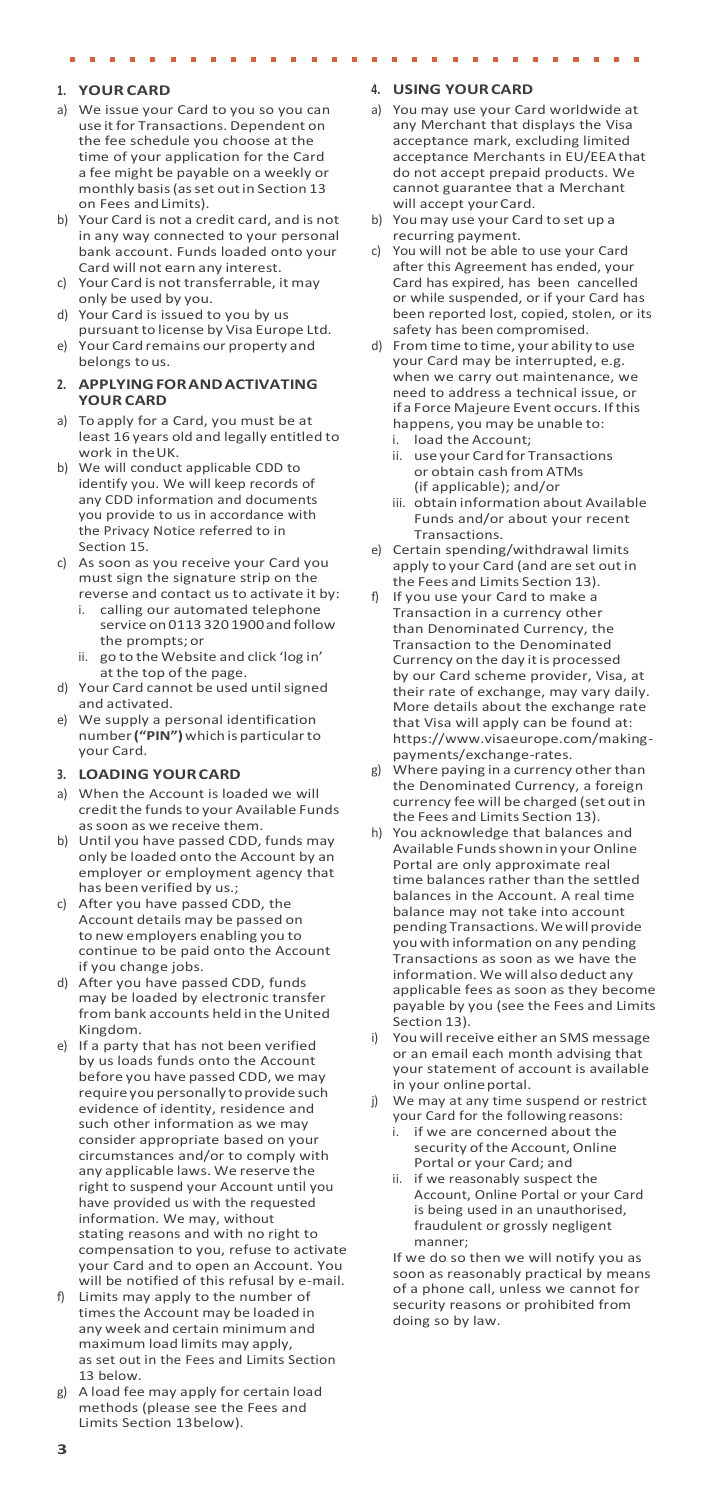- k) If we take any of the steps referred to in Section 4(j), we may ask you to stop using your Card and either return it to us or destroy it. If after further investigations we have a reasonable belief that the circumstances leading to the suspension or restriction of your Card no longer apply, we will remove therestrictions and/orissue youwith a replacement Card as appropriate.
- l) You can check your Available Balance by logging in to your Online Portal, or by contacting Customer Services.
- m) In some circumstances Merchants may require verification that your Available Funds will cover the Transaction amount and initiate a hold on your Available Funds for that amount. Examples include rental cars. In the event a Merchant places preauthorisation onthe Account, you will not have access to these funds until the Transaction is complete or released by the Merchant which may take up to 30 days.
- n) If you use your Card at a fuelling station, subject to Merchant acceptance, your Card may need to be pre-authorised for a pre-determined amount in the relevant currency. If you do not use the whole pre-authorisation or do not have Available Funds to obtain a pre-authorisation, it is possible that the pre-authorised amount will be held for up to 30 days before becoming available to youagain.

#### **5. AUTHORISING TRANSACTIONS**

- a) You will need to authorise each Transaction. Thisincludes authorising any single or recurring Transaction or pre-authorising future Transactions of a certain or uncertain amount.
- b) A Transaction may be regarded as authorised by you where you have authorised the Transaction at the point of sale by following the instructions provided by the Merchant, which may include:<br>i ente
	- entering your PIN or providing another Security Detail;
	- ii. yoursignature;
	- iii. providing your Card details and/or providing you Security Details and/ or Safeguard System as requested;
	- iv. making a request for a cash withdrawal at any bank counter or branch or at any Merchant. Once you have authorised a

Transaction we will deduct its value from your Available Funds immediately.

- c) You must also comply with any additional third party terms connected with the use of your Card (for example, those of a Safeguard System).
- d) Only future dated authorised Transactions may be withdrawn by you by giving notice to the Merchant (providing a copy of the notice to us) as long as such notice is provided no later than the close of business on the Business Day before the Transaction was due to take place. We will charge you a fee if authorisation is withdrawn by you under this Section (set out in the Fees and Limits Section 13).

e) If you have authorised a Transaction with a merchant for an uncertain amount and you were charged more than you could have reasonably expected you have a right to a refund from us if you inform us within eight weeks of this Transaction having taken place. You will not be given this right if you directly consented to this Transaction and information about the Transaction has been made to you by the merchant four weeks prior to the Transaction.

#### **6. THIRD PARTYPROVIDERS**

 $\sim$  $\sim$ 

**All Angel** 

- a) You can choose to use an authorised Third Party Provider
	- i. toprovide accountinformation services to you.
- b) The Financial Conduct Authority and the European Banking Authority maintain registers ofappropriately regulated Third Party Providers which you can access to confirm the Third Party Provider is authorised. We take no responsibility for the information or services provided to you by that Third Party Provider.
- c) In orderto allow a Third Party Provider to access your Online Portal, you must contact us and we will provide all necessary instructions and security verifications which the Third Party Provider will need in order to access your Online Portal.
- d) Do not give your Security Detailsto Third Party Provider.

#### **7. TERMINATION ANDEXPIRY**

- a) This Agreement is entered into at the time you apply for the Card at your agency.
- b) You have the right to withdraw from this Agreement for a period of up to 14 calendar days beginning from the commencement of the Agreement (the "Cooling-OffPeriod")without any penalty but subject to deduction of any feesincurred by us only inrelation to Transactions you have made (asset out in Section 13). If you withdraw from the Agreement during the Cooling-Off period no other fees or charges will be incurred. You can withdraw by contacting Customer Service within the 14 day Cooling Off Period.
- c) You also have the right to terminate this Agreement after the Cooling-Off Period at any time. You can do so by contacting Customer Services. On receipt of your instruction, we will debit any outstanding Transactions and deduct any applicable fees. You can then redeem your unused Available Funds asspecified in Section 10 of this agreement.
- d) Once the Agreement has been terminated, you must destroy your Card.
- e) At our sole discretion, we may terminate this Agreement with at least 2 months' notice.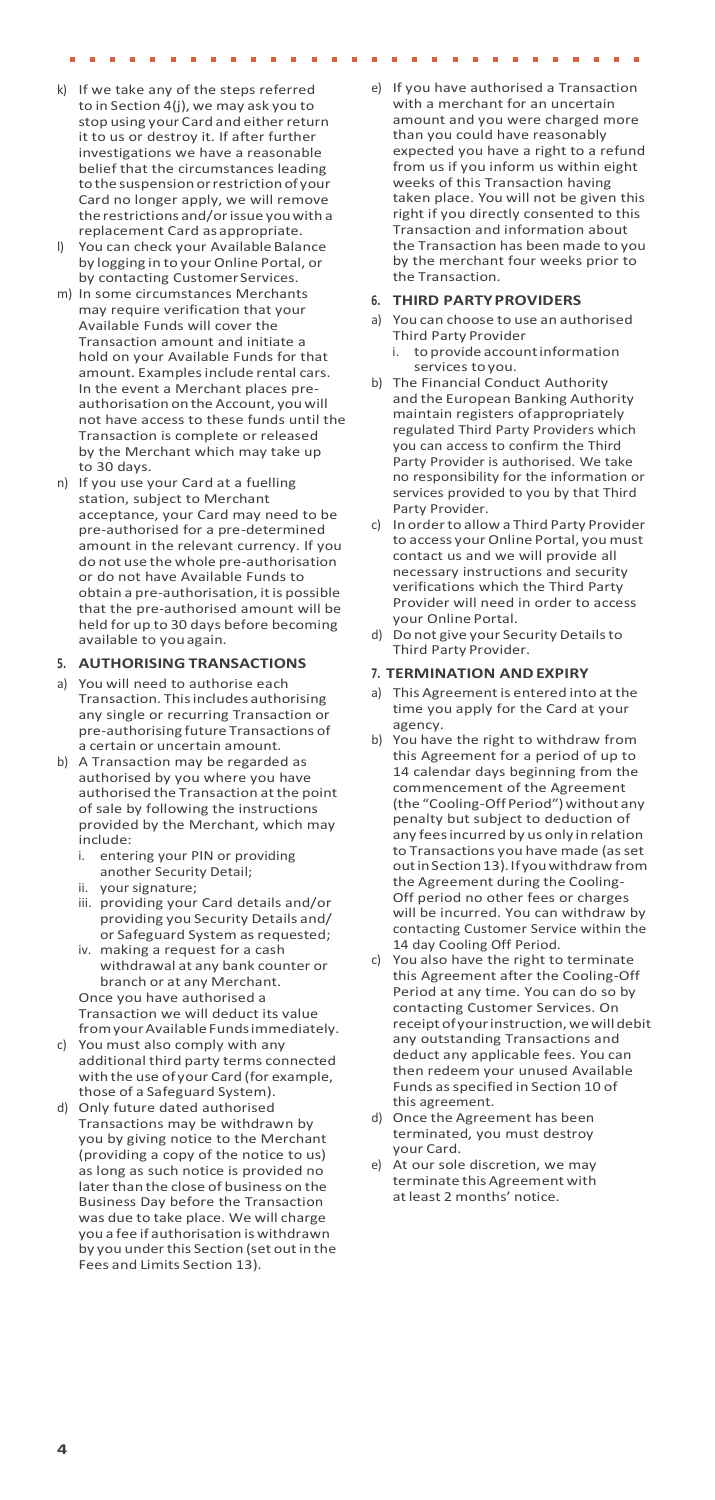- We may terminate this Agreement immediately andwithout prior notice
	- under the following circumstances:<br>i if you have breached this if you have breached this Agreement;
	- ii. you use (or allow someone else to use) the Account and/or your Card improperly, illegally or for criminal activity;
	- iii. we must do so to comply with any law, regulation or by order or recommendation of the police or any relevant governmental or regulatory authority or court; or
	- iv. we establish any information we relied upon in allowing you your Card was untrue.
- g) Your Card will be valid for the period ending on the expiry date indicated on the front **("Expiry Date")**. On the Expiry Date, your Card will cease to function and you will have no further right to use it for Transactions. This Agreement will terminate when your Card expires unless you request or are issued with a replacement Card prior to the Expiry Date.
- h) If either party terminates this Agreement in accordance with this Section 7we will immediately cancel any Cards.

#### **8. KEEPING YOUR CARDSECURE**

- a) Youmust not give your Card to other people or allow others to use it.
- b) You may also have other Security Details that you use in connection with the Card (for example, your Safeguard System passcode). You must not share any PIN or Security Details with anyone else. We would never ask you for your PIN or SecurityDetails.
- c) You should check the Transactions recorded in the Online Portal on a regular basisfor any Transactionsthat you have not authorised, and notify us as per Section11(a).

#### **9. OUR LIABILITY**

- a) Except as set out in this Section 9, we shall not be liable to you for any indirect or consequential loss or damage (including without limitation loss of business, profits or revenues), incurred in connection with this Agreement, whether arising in contract, tort (including negligence), breach of statutory duty orotherwise;
- b) We will not be liable for any loss
	- arising from:<br>i. a Mercha a Merchant refusing to accept a Transaction from your Card;
	- ii. where you acted;
	- in an unauthorised or fraudulent manner;
	- in such a way as to materially breach this Agreement, or any other agreement with us or any Third Party Agreement; or
	- with gross negligence.
	- iii. where your loss is due to the occurrence of a Force Majeure Event; or
	- iv. the goods or services (or in connection with use of the goods and services) that are purchased with your Card;
- c) Where your Card is faulty, our liability shall be limited to replacement of your Card loaded with any Available Funds.

d) Where sums are incorrectly deducted from your Available Funds and in all other circumstances, involving nonexecution, defective or late execution of a Transaction, our liability shall be limited to payment to you of an equivalent amount together with any interest or charges incurred.

#### **10. YOUR RIGHT TOA REDEMPTION**

- a) You have the right to redeem your Available Funds at any time, whether infull orin part, before the termination date (and thereafter only in full). You can do so by contacting Customer Services, indicating the amount to be redeemed.
- b) When we process your redemption, or return funds in accordance with the Termination and Expiry Section, we will charge a redemption fee (set out the Fees and Limits Section 13) except:<br>i. during the Cooling-Off Period:
	- during the Cooling-Off Period; or ii. during the 12 months following the expiry of your last Card connected to the Account; or
	- iii. when you are terminating your Card because you do not wish to accept a change to the terms of this Agreement that we have notified you of.
- c) We will return your Available Funds in Pounds Sterling to your personal bank account. Before we do so, we may need to verify youridentity in order to satisfy applicable law (and we reserve the right to withhold funds where we have a reasonable concern regarding fraud or other securityissues).
- d) If there are any funds remaining on the Account one year after the termination date or cancellation or expiry of your last Card connected to the Account (or, if earlier, any other termination of this Agreement), and you have not requested a redemption, or not provided us with all necessary information to enable us to make the redemption, an ongoing monthly maintenance account fee will be payable and will be deducted from your Available Funds (see the Fees and Limits Section 13).
- e) Yourfunds are available forredemption by contacting Customer Services at any time before the end of the 6 years Limitation Period (subject to the fees set out in Section 13). After the 6 years Limitation Period you will no longer be able to redeem your funds.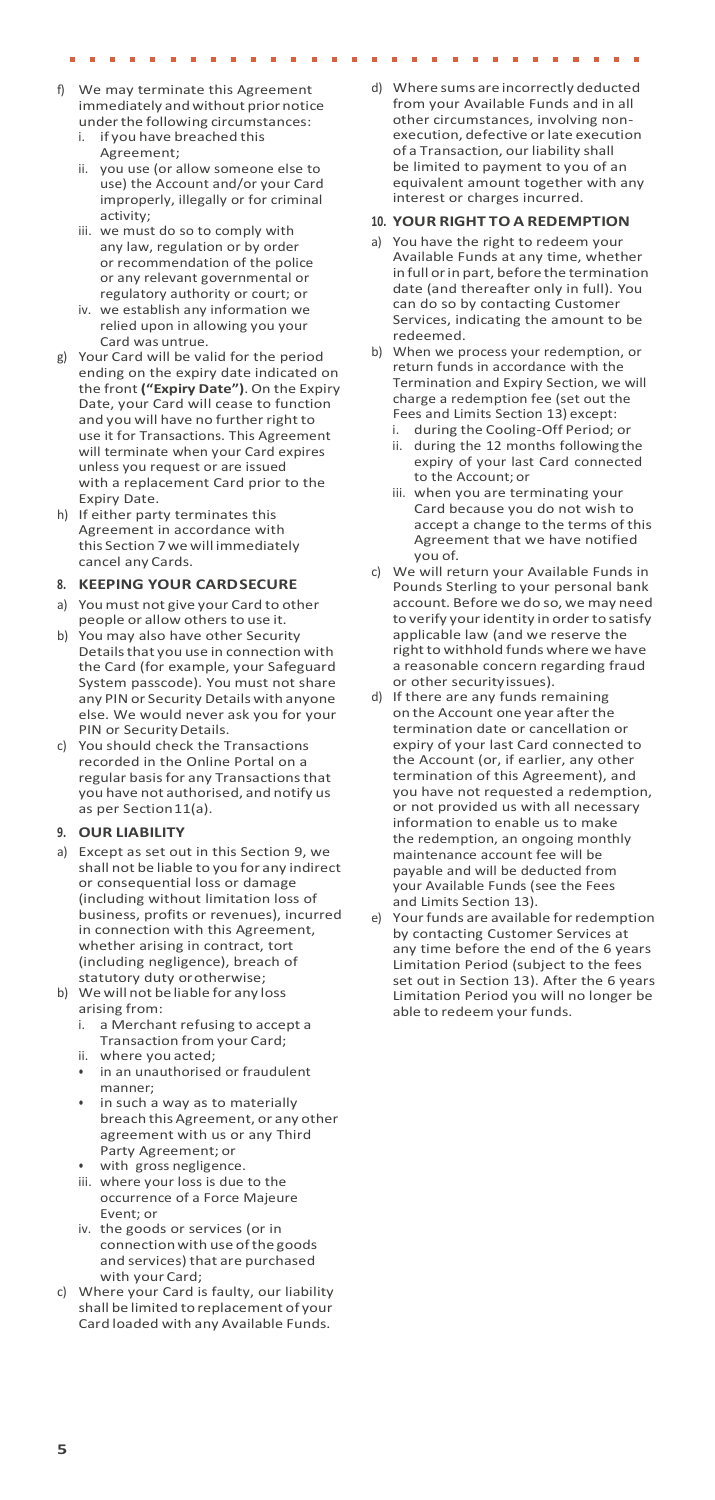#### **11. YOURLIABILITY FORCARD TRANSACTIONS**

a) If you believe that a Transaction has been incorrectly executed or was not authorised by you, you must inform us immediately via Customer Services. Failure to notify us immediately on becoming aware or, in any event, within 13 months from the date of the unauthorised or incorrectly executed Transaction will result in you losing your entitlement to have the matter corrected.

**Service** State

- b) Where we establish that a Transaction was not authorised by you and you have notified us in a timely manner and within 13 months of the date of the unauthorised Transaction, unless Section 11(c) applies, we shall refund to you the full amount debited without authorisation.
- c) You will be liablefor:<br>i all losses incurred
	- all losses incurred in respect of a Transaction made by us which was not authorised by you, if you have acted fraudulently, or have intentionally or with gross negligence failed to comply with the obligations set out under Keeping Your Card Secure (Section 8) or you have not notified us in a timely manner in accordance with Section  $11(h)$ ; and
	- where Section  $11(c)(i)$  does not apply, up to £35 of any lossesincurred in respect of a Transaction not authorised by you, where you have otherwise failed to comply withyour obligations under Keeping Your Card Secure (Section8).
- d) In any event, we will refund the full amount where;
	- i. The loss, theft or misuse was not detectable to you prior to a Transaction; and/or
	- ii. The unauthorised Transaction was caused by the acts or lack of action on our part (including an employee or agent or a third party to which we have outsourced activities).
- e) If any of the above circumstances in this Section 11 (a)and (b) apply, youmay also contact the Merchant as this may support the resolution of the dispute.

#### **13. FEES AND LIMITS**

a) The following limits apply to the usage of the Card:

f) If we refund a disputed Transaction to the Account and subsequently receive information to confirm that the Transaction was authorised by you and correctly deducted from your Available

 $\sim$ 

 $\sim$  $\sim$ 

**Service** 

 $\sim$ 

- Funds, we shall:<br>i deduct the a deduct the amount of the disputed Transaction from your Available Funds; and
- re-charge any fees and/or charges that you owe us.

#### **12.CHANGESTOTHISAGREEMENT**

- a) If we intend to make changes to the terms of this Agreement, we will give you at least two (2) months written notice before the changes come into effect unless the changes are required due to a change in relevant legislation or regulations and we are prevented from giving you two (2) months' notice. Inthose circumstances, wewill giveyou as much written notice as possible.
- b) Notices and the up-to-date version of this Agreement will always be available on the Website.
- c) When we notify you of a change to this Agreement, you will have the right to terminate the Agreement without charge prior to the change taking effect. If you do so, we will refund your Available Funds in the Account in accordance with Section 10 (Your Right to a Redemption).
- d) You will be deemed to have accepted all of the notified change(s) unless you tell us that you do not agree prior to the change(s) taking effect. If you notify us that you do not agree, we will treat your notice to us as notification that you wish immediately to terminate this Agreement and we will refund your Available Funds in the Account in accordance with Section 10 (Your Right to a Redemption). You will not be charged an Account Closure Fee.

| Maximum weekly card loads                              | 8          |
|--------------------------------------------------------|------------|
| Maximum Account Load                                   | £2,500.00  |
| Maximum Balance                                        | £10,000.00 |
| Maximum Daily Transaction Value<br>(Inclusive of fees) | £5,000.00  |
| Daily Withdrawal Limit Through an ATM.                 | £500.00    |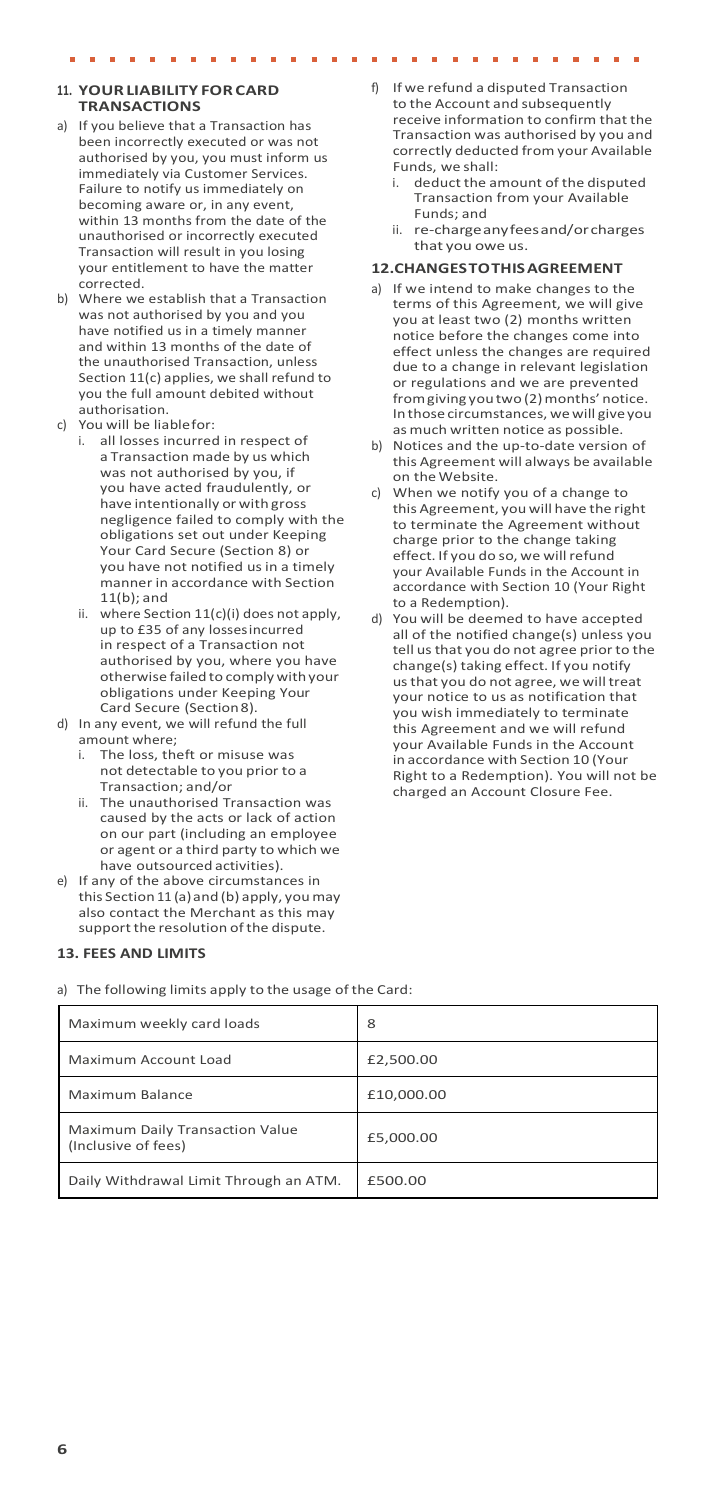#### b) Fees applicable to the Card:

**Contract Contract Contract Contract** 

 $\mathbf{r}$ ÷  $\mathbf{r}$  $\mathbf{r}$ 

| Inclusive Transactions (Weekly)                                                                                     | PAYG                                  | Lite               | Standard           | Plus               |  |  |
|---------------------------------------------------------------------------------------------------------------------|---------------------------------------|--------------------|--------------------|--------------------|--|--|
| Package Fee                                                                                                         | Free                                  | £2.00              | £2.50              | £3.00              |  |  |
| <b>ATM</b> withdrawals                                                                                              | $\Omega$                              | $\mathbf{1}$       | $\mathfrak{p}$     | 4                  |  |  |
| Account credits included                                                                                            | $\Omega$                              | 1                  | $\mathcal{P}$      | $\Delta$           |  |  |
| Transactions fees (transactions fees marked with * are only applicable once<br>the inclusive allowance is exceeded) |                                       |                    |                    |                    |  |  |
| Account set up fee                                                                                                  | Free                                  |                    |                    |                    |  |  |
| ATM withdrawals*                                                                                                    | £1.00                                 |                    |                    |                    |  |  |
| ATM balance enquiry*                                                                                                | Free                                  |                    |                    |                    |  |  |
| Account credits*                                                                                                    | £1.50                                 |                    |                    |                    |  |  |
| SMS notifications*                                                                                                  | £0.10                                 |                    |                    |                    |  |  |
| Purchase Transaction/cashback<br>(obtaining cash at a merchant as a<br>faction of your overall purchase)            | Free                                  |                    |                    |                    |  |  |
| Quasi cash (e.g., money orders,<br>traveller's checks, foreign currency)                                            | £1.50                                 |                    |                    |                    |  |  |
| <b>Declined Transaction Fee</b>                                                                                     | £0.50                                 |                    |                    |                    |  |  |
| <b>International Transaction Fee</b>                                                                                | £0.75                                 |                    |                    |                    |  |  |
| FX mark-up rate<br>(Currency Conversion Charge)                                                                     | 1.99%                                 |                    |                    |                    |  |  |
| Lost/stolen replacement card fee                                                                                    | £3.00                                 |                    |                    |                    |  |  |
| Card cash out - UK bank                                                                                             | £5.00                                 |                    |                    |                    |  |  |
| Card cash out - Non-UK bank                                                                                         | £10.00                                |                    |                    |                    |  |  |
| Customer Service enquiries - Free                                                                                   | (standard network call charges apply) |                    |                    |                    |  |  |
| PIN reminder - automated<br>telephone service - Free                                                                | (standard network call charges apply) |                    |                    |                    |  |  |
| Online Portal management                                                                                            | Free                                  |                    |                    |                    |  |  |
| <b>OnePay PAYG (Only applicable to PAYG Cards)</b>                                                                  |                                       |                    |                    |                    |  |  |
| Inactive for 60 days                                                                                                | £2.00<br>per month                    | N/A                | N/A                | N/A                |  |  |
| <b>Maintenance Account Fee (Applicable to All Cards)</b>                                                            |                                       |                    |                    |                    |  |  |
| Where funds remain on your account one<br>year from any termination/ cancellation/<br>expiry of this agreement      | £5.00 per<br>month                    | £5.00 per<br>month | £5.00 per<br>month | £5.00 per<br>month |  |  |

- c) When you apply for your Card you can choose one of the weekly fee packages PAYG, Lite, Standard or Plus. However, you can change your package at any time. Any change to a different fee package will take effect on the next weekly billing cycle which starts every Friday (although you can request to move at anytime). If we receive a request from you to move packages on a Monday, the request will take effect on the following Friday.
- d) When you use your Card at an ATM, you may also be subject to fees and/ or surcharge rules and regulations of the relevant ATM provider, or other financial institution or association.
- e) Youare responsible for ensuring that you have sufficient Available Funds when you authorise a Transaction.
- f) Depending on the way you use your Card, there may be other limits beyond our control. For example, certain cash machines may have their own limits

attached, which could be more or less than the limit on your Card.

 $\mathcal{A}$  , and  $\mathcal{A}$  , and  $\mathcal{A}$  , and  $\mathcal{A}$  , and  $\mathcal{A}$  , and  $\mathcal{A}$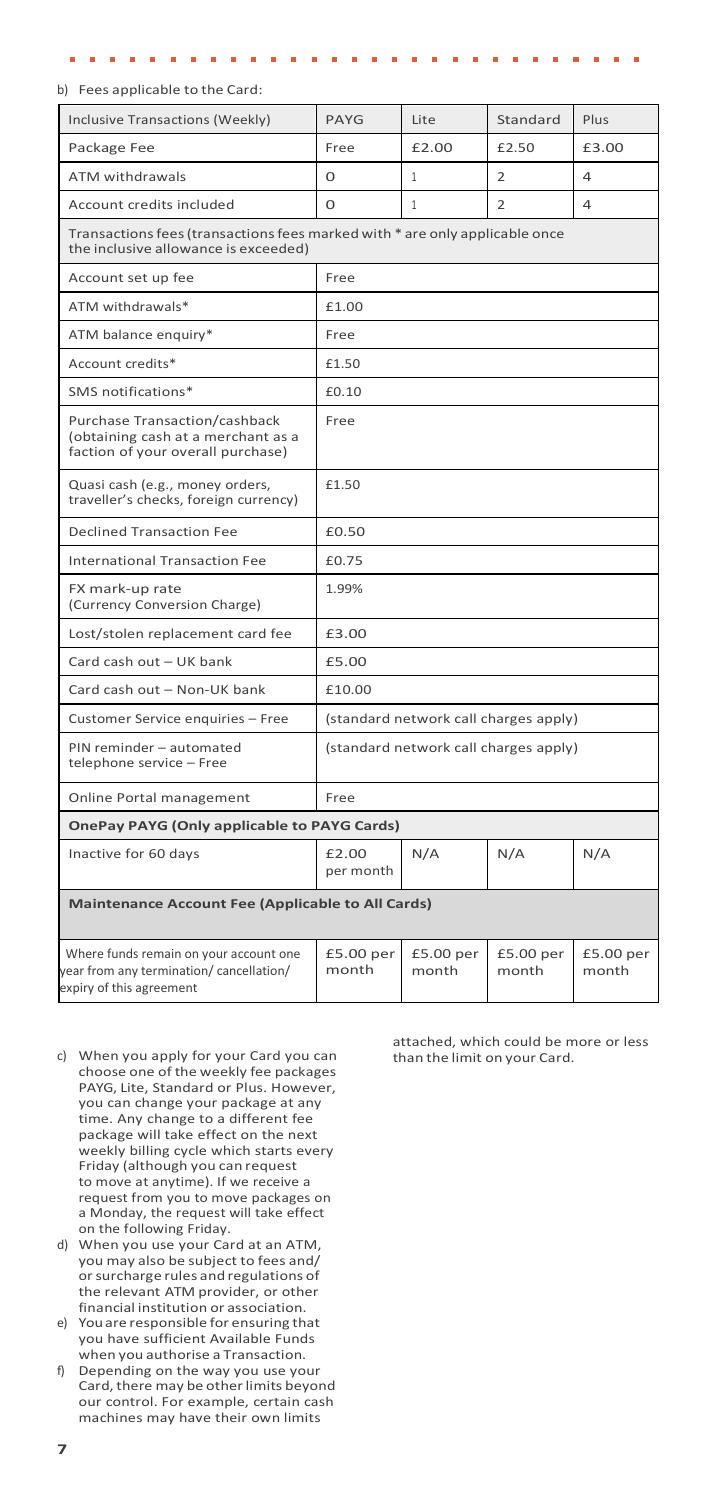g) You may have to pay some third parties for the use of service connected with your Card (for example, a mobile phone, Digital Wallet or app provider). Any such fees and/or charges are your own responsibility.

. . . . . . . . . . .

 $\mathbf{r}$ ٠.  $\alpha$  , and  $\alpha$  , and  $\alpha$  , and  $\alpha$  , and  $\alpha$  , and  $\alpha$  , and  $\alpha$ 

- h) We have no control overthird parties that may apply a charge to you for processing the Transaction or who convert the local currency into other currencies and charge for doing so.
- i) If you are a Lite, Standard or Plus customer and there are insufficient funds on your card to coverthe weekly fee, you will automatically default to PAYG. You may, provided there are sufficient funds on the card, upgrade to a weekly fixed fee at any time by calling Customer Services.